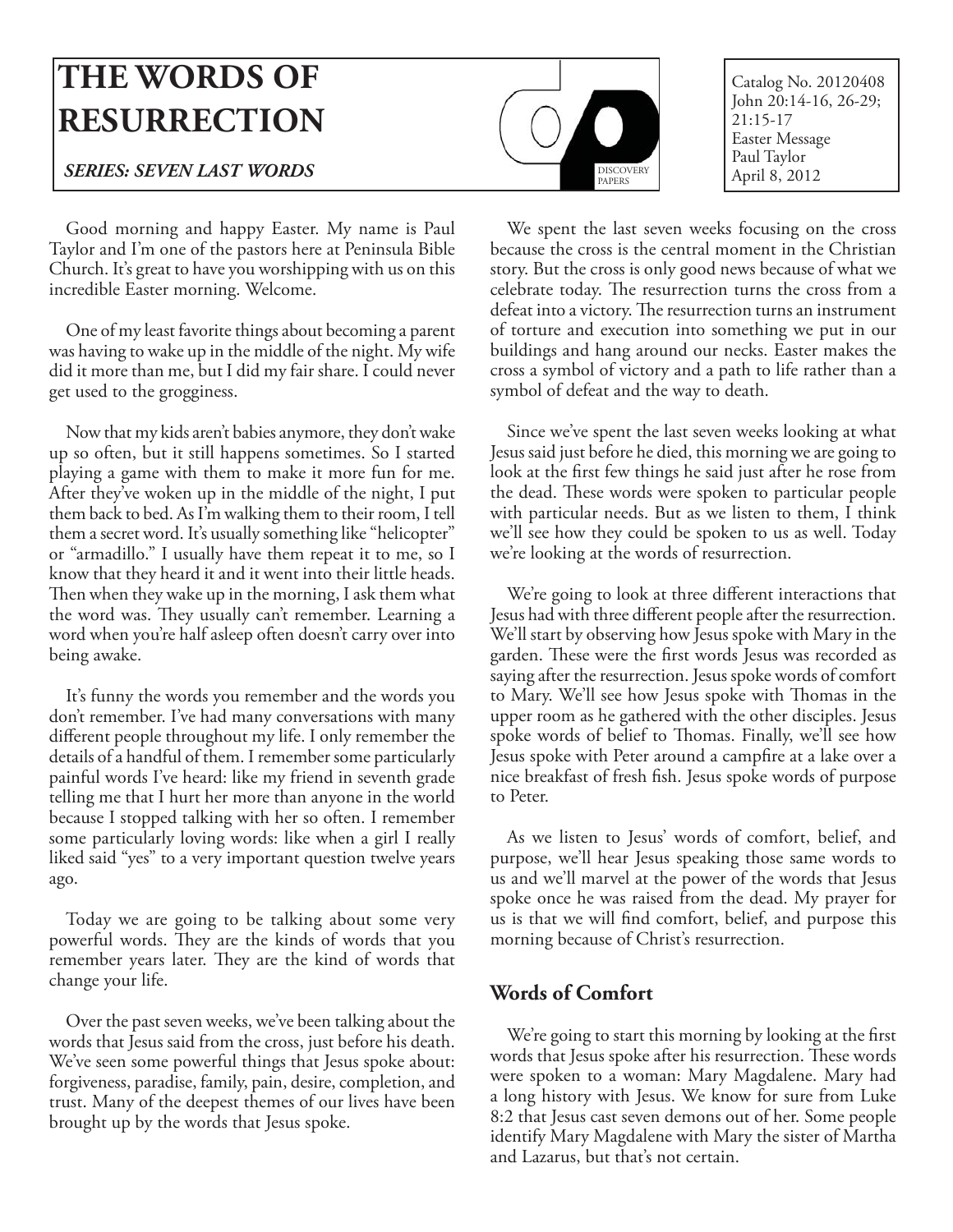Mary Magdalene shows up prominently in the last days of Jesus. She is at the cross. She is at Jesus' burial. She is listed as the first witness of the resurrection. John describes how Mary went to the tomb early in the morning. When she got to the tomb, she saw that the stone was rolled away and the tomb was empty. So she ran back to where the disciples were and told them. Peter and John ran to the tomb to figure out what was going on. When they got there, they found the tomb empty and eventually left, but Mary stayed behind.

She stayed in the garden crying. Then she looked in the tomb and was surprised to find two angels there who asked her why she was crying. She told them that someone had stolen Jesus and she didn't know where he was. Then this is what happens.

#### John 20:14-16:

**14At this, she turned around and saw Jesus standing there, but she did not realize that it was Jesus. 15"Woman," he said, "why are you crying? Who is it you are looking for?" Th inking he was the gardener, she said, "Sir, if you have carried him away, tell me where you have put him, and I will get him." 16Jesus said to her, "Mary." She turned toward him and cried out in Aramaic, "Rabboni!" (which means Teacher).**

This scene is intensely dramatic. You can tell by all of the details of what happened. It's like literary slow-motion: Mary turns around. She sees Jesus standing there. She doesn't know who he is. We're not totally sure what to make of this. Several descriptions of the resurrected Jesus have people not recognizing him. At least one makes it sound like Jesus did something to prevent them from recognizing him until he wanted them to. That's possible here, or it's possible that Mary just didn't really look up at first.

The first thing Jesus says is a question: "Woman, why are you crying?" The first words of Jesus after he is raised from the dead are a question of concern for someone he cares deeply about. He knows why Mary is crying. He knows what has happened to her. After all, what has happened to her is what happened to him. His pain, death, burial, and now absence caused her to cry. But he asked her anyway. He asked her for her sake, not his.

Some of you are going through difficult things right now. Some of you need to hear Jesus asking you "why are you crying?" Some of you need to know that Jesus cares about your pain. He entered into your pain on the cross and he cares about what you are experiencing. Jesus wants

to know why you are crying.

But more than that, he wants to do something about it. Jesus doesn't just ask Mary why she is crying. Then he speaks to her. One simple word, but it opens up a powerful experience for Mary. He simply says her name, "Mary."

Do you know that feeling when someone says your name? Have you ever been in a crowded room before with lots of conversation and you hear your name from across the room? There is something about our name when it is spoken aloud that calls out to us.

In high school, I played volleyball which remains my favorite sport to this day. But I have a rather unfortunate name for someone who enjoys playing volleyball. Typically in a volleyball practice, there are dozens of volleyballs on the court and if you're standing at the net waiting to hit or about to start a drill, you might yell across the gym in order to get a volleyball. You'd yell "ball." So every afternoon, all throughout the practice, people would be yelling "ball" and every single time I'd turn my head, thinking they were yelling "Paul."

We hear our name differently than other words. So after Mary explained to Jesus that she was crying because someone stole the body of her Lord, he simply said her name: "Mary." And the spell was broken. In a moment, she recognized him. She realized that he was alive. She realized that he really is who he said he was. She realized that he beat death. She realized that God did something incredible here. In a moment, everything came together for Mary. So she responded in joy, "Teacher." She was amazed and overjoyed that he was back.

The words that Jesus spoke to Mary were words of comfort. She grieved his death, so he comforted her. That's what some of us here need to hear; words of comfort to address whatever pain we are going through. We need to hear God saying our name. We need to know that he is with us, in the middle of whatever it is we are going through. Some of you need to hear that today. All of us need to hear it at some point in our lives. Jesus' first words after the resurrection are words of comfort. We can be comforted.

But it may not be immediately obvious how these words of comfort affect us. What does Jesus rising from the dead have to do with us at all? Just because God says our name doesn't mean that our pain is any less. What kind of comfort does this really offer us?

If you walked in here without a job, Jesus' resurrection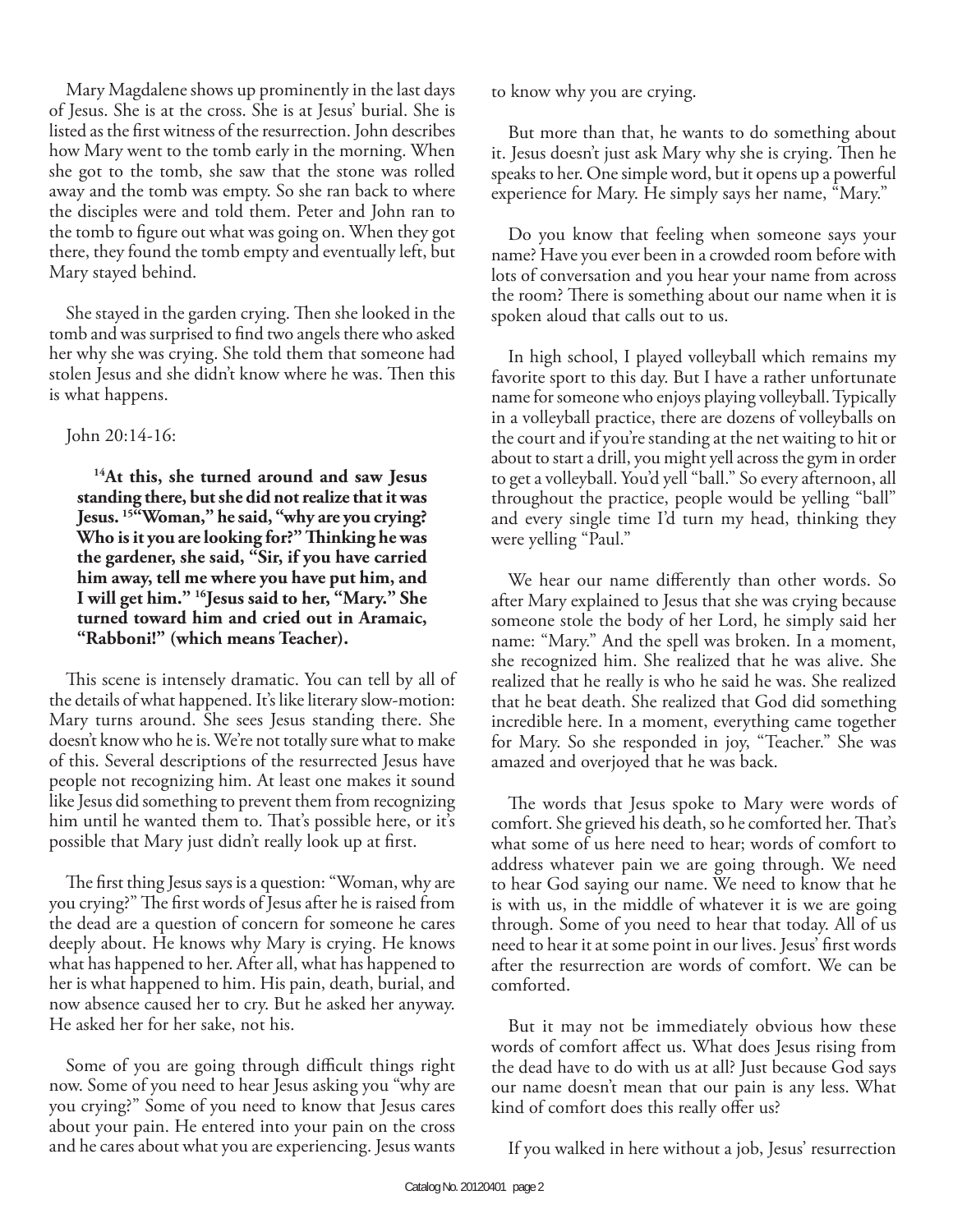doesn't mean that you'll walk out of here with a job. If you walked in here feeling lonely, Jesus' resurrection doesn't mean that you'll walk out of here and never be lonely again. In short, if you walked in here in pain, you'll probably walk out of here in pain. Jesus' resurrection doesn't take our pain away. Not all the time.

But the resurrection of Jesus brings us comfort because it points to a brand new possibility for us. Jesus faced death and came out the other side. He endured incredible pain. But he won. Death couldn't keep him. Death thought he had won, but Jesus had the last word. Jesus is Lord, not only over life, but over death as well. That means that Jesus, and Jesus alone can bring an end to pain and to death.

So when Jesus says our name on the other side of death, it is an invitation. An invitation to profess along with Mary, that he is our Teacher. He is our Lord. When we follow Jesus—when we call him our Lord—we will follow him to death, but we will come out the other side. The comfort of the resurrection is that pain and death will not be the last word in our lives. What we experience now is the last-ditch efforts of a dying enemy. Jesus' resurrection comforts us in our grief.

I think it is significant that this is where Jesus starts. These are his first words. We'll see that they aren't his only words, but they are the first. We need to start by being comforted. By being assured that God is doing something in this world. When we hear Jesus say our name and grasp the significance of the resurrection, not just to the world, but to us personally, nothing in our lives will ever be the same.

## **Words of Belief**

So Mary saw the resurrected Jesus. The gospel of John continues with the story to say that she went and told the others about him. But they didn't have to wait long to see him themselves. That same evening, he appeared to his disciples as they gathered behind locked doors out of fear of what the Jews might do when word got around that Jesus was supposedly alive again.

However, not all the disciples saw him. Thomas wasn't there that night. We don't know too much about Thomas. He doesn't appear much in the books of Matthew, Mark, or Luke. John gives us a little more information about him. John mentions him two other times when a great truth about Jesus is proclaimed.

So Thomas was with Jesus during his whole ministry. He

walked with him. He asked him questions. He followed him for three years. But the night after Jesus rose from the dead and appeared to the disciples, Thomas was missing. Where was he? Why didn't he get the memo? My guess is that Thomas was burned. He was disillusioned with this whole Jesus thing. He had tried it out and it hadn't really amounted to much. After a lot of initial promise, it turned out to be false hope. Thomas was disappointed with the whole thing.

So when the other disciples told him that they saw Jesus and he was alive, he wasn't willing to buy it. He'd had enough of all of this. He told them that unless he saw the nail marks in his hands, put his finger into them, and put his finger into the wound on his side, he wasn't going to believe it. He was done with following Jesus. He was done believing.

That's where we pick up the story.

John 20:26-29:

**26A week later his disciples were in the house**  again, and Thomas was with them. Though the **doors were locked, Jesus came and stood among**  them and said, "Peace be with you!" <sup>27</sup>Then he said to Thomas, "Put your finger here; see my **hands. Reach out your hand and put it into my**  side. Stop doubting and believe."<sup>28</sup>Thomas said to him, "My Lord and my God!" <sup>29</sup>Then Jesus **told him, "Because you have seen me, you have believed; blessed are those who have not seen and yet have believed."**

This time when the disciples got together at night, Thomas was with them. He might have said he was done with Jesus but there was still something that made him come back that night to where the disciples gathered. Some of you might be able to relate to Thomas. Some of you have some serious questions about whether this whole God thing is real. Some of you may have been more passionate about your faith in the past but have lost some of that. Maybe you're disillusioned. Maybe you're disappointed with how things have turned out.

But this morning you are here. There is something that brought you here, whether it is your family or some obligation to go to church on Easter Sunday or some hope that maybe God could reignite a faith that you once had. You are here to sing and look into the Scriptures and celebrate the resurrection. You are gathered here just as Thomas was gathered with the disciples in that room behind locked doors, one week after Jesus made his first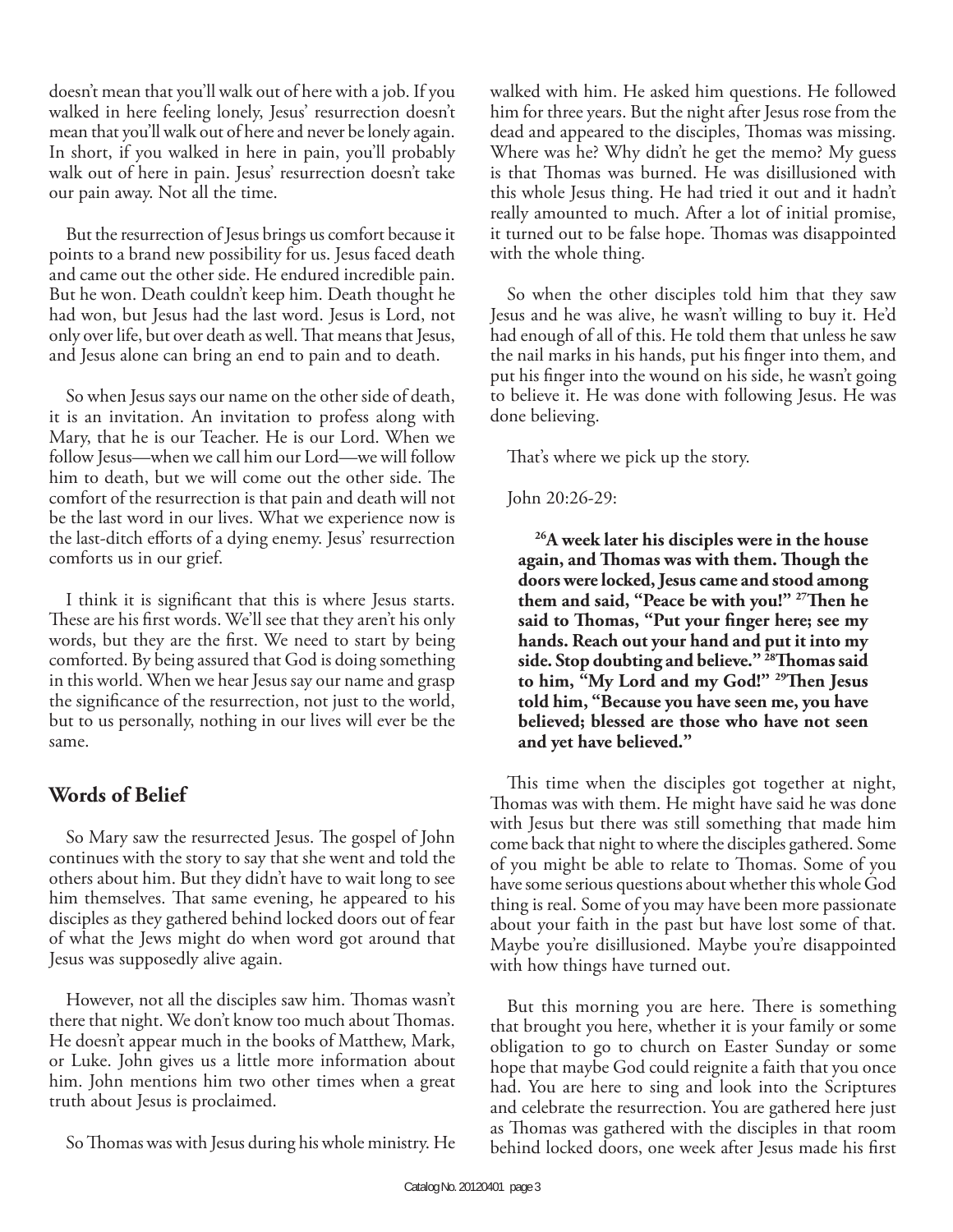appearance.

Can you imagine what Thomas must have felt when Jesus appeared in the room? If I were him, I'd really be hoping that everyone forgot about that thing I said a few days ago. Can we please just forget whatever stupid things I said and move on with this? But Jesus didn't let Thomas forget. He came right up to him and asked him to do every single thing that Thomas said he would have to do if he was going to believe in Jesus. Thomas listed three very specific things. Jesus came up to him and told him to do each and every one of those three things. See the nail marks. Put your finger where the nails were. Put your hand in my side.

Jesus wan't bothered by Thomas' doubts. Imagine for a second that you are God. That isn't hard for some of us—we've been doing that our whole lives. So imagine that you are God and you created this world. What do you think about people that don't believe in you? Does it bother you?

It didn't seem to bother Jesus. He took Thomas' doubts seriously. He heard each and every challenge that Thomas had and he responded to them one by one. Jesus helped Thomas believe. He gave him what he needed so that he could have faith.

Finally, Jesus gave Thomas this invitation: "Stop doubting and believe." Stop doubting and believe. Some of us came here this morning needing to hear words of comfort. We are going through difficult things and need to hear Jesus say our name. But others of us came here this morning needing to hear words of faith. We have questions. We have doubts. We have disappointments. We need to hear something that is going to help us believe. We need words of faith. That is what Jesus offers here: words of faith. Jesus' first words invite us to be comforted. These next words invite us to believe.

Jesus wanted to help Thomas believe. He wanted to help him get over his doubts. Jesus met him where he was and invited him to go deeper. That's what Jesus does for us too. If you came in here with doubts and questions and disappointments, Jesus wants to take those seriously.

We want to be a community where it's OK to ask the hard questions. People sometimes think that doubt is the opposite of faith. But that's not true. Doubt is the opposite of certainty. Certainty is what we have when there are no unanswered questions, when everything fits into a box. Faith is what we have in the midst of questions and disappointments. Faith is what we have when we trust a

God whom we know, but we don't completely understand. Faith is asking God to help us answer our questions and meet us in our disappointments.

The resurrection gives us comfort because it means that death has been defeated. The resurrection gives us faith because it proved that Jesus is who he says he was. No one has ever risen from the dead. Except for Jesus. Everything we believe hinges on this one, singular, remarkable historical event. If it is true … If what we celebrate this morning really is history, then we can believe.

That doesn't mean that all of our questions are answered. It doesn't mean we won't have doubts. It doesn't mean that we won't have disappointments. The life of faith is never exactly what we think it's going to be. But the resurrection does mean that Jesus is who he says he is: God in flesh come into his creation to save it.

This is how I've experienced the life of faith. It starts with putting yourself in a place where God can meet you. God shows up there and makes himself real to you. He may not answer all of your questions. I still have questions about how this whole thing works. But in the midst of my questions, I know God. And that relationship means that I can have faith in the midst of my questions. It means I can believe.

The resurrection means that the days of pain and death are coming to an end. Be comforted. The resurrection means we can believe that Jesus is who he says he is. If you are struggling with faith, put yourself in a place where God might meet you. Take your doubts to him. And when he shows up, listen to the invitation, "stop doubting and believe."

## **Words of Purpose**

The final words that we are going to look at this morning are spoken to Peter. First Mary. Then Thomas. Now Peter. We know a lot about Peter. He is probably the most well-known disciple. He is quick to action. Quick to be courageous. Quick to be faithful. Quick to be made a fool of. The last several days before this encounter had not been good ones for Peter. Mary was dealing with grief. Thomas was dealing with disappointment. But Peter was dealing with failure.

Just before Jesus died, Peter had made one of his classic foot-in-the-mouth statements. When Jesus said that no one would be able to follow where he was going, Peter said that he would follow Jesus even unto death. Jesus corrected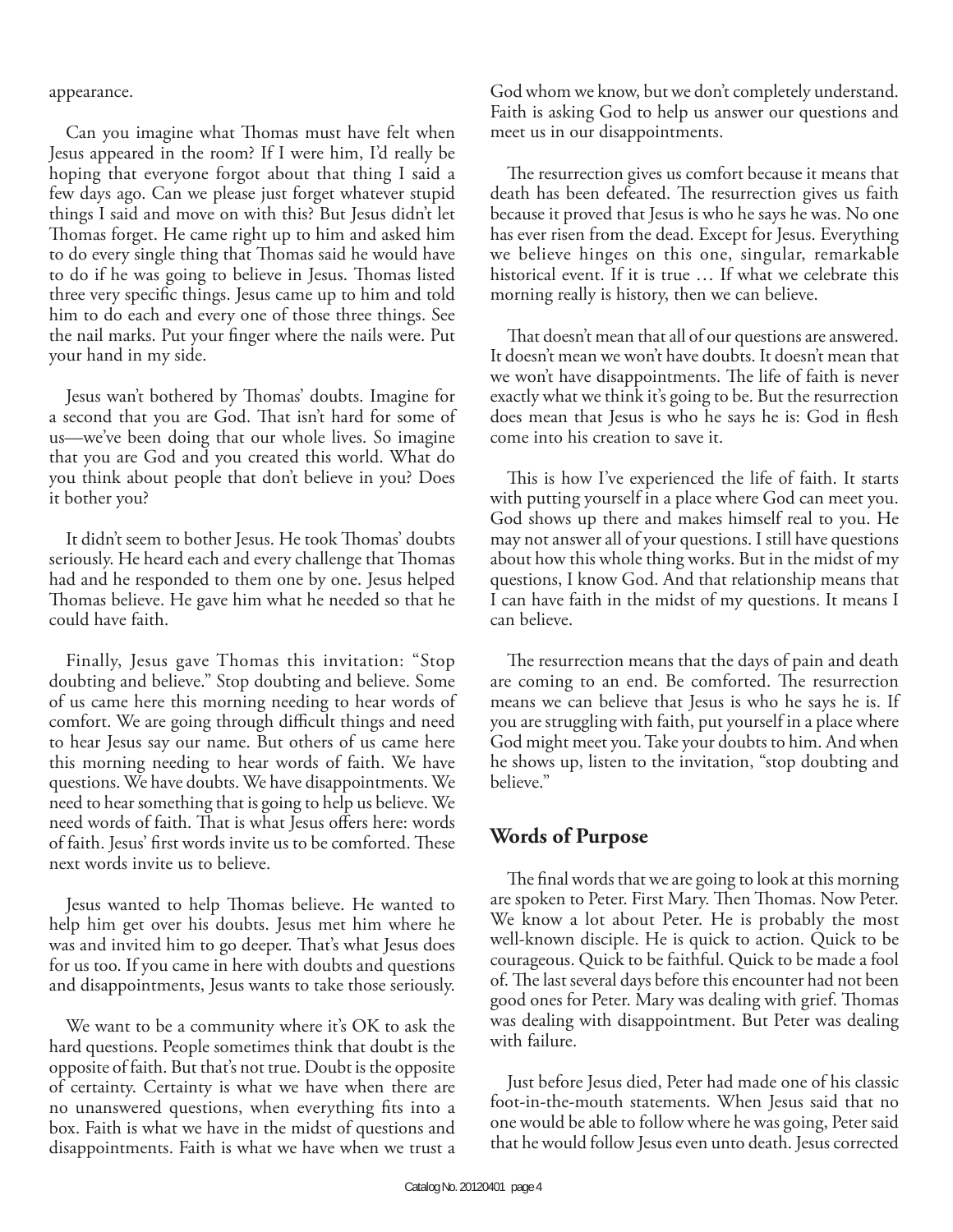him by saying that the opposite was actually true. Peter wouldn't even acknowledge knowing Jesus as he faced humiliation and torture and finally death. He would deny him three times. And Peter did.

So after Jesus died on the cross, Peter had a lot to deal with. He had to deal with the confusion and sadness of watching the man he thought would be the Messiah die. He had to deal with what would happen next. But I think the most difficult thing for Peter to deal with must have been his feeling of failure. That terrible feeling you get when you let someone you love down and you're just so ashamed of yourself.

What's so beautiful about all these encounters that Jesus has with people after the resurrection is how Jesus speaks exactly what each person needs to hear to them. By the time we get to our final passage, Peter has encountered Jesus at least twice already, perhaps more. But it seems that he hasn't really been healed. So Jesus surprises his disciples by a lake as they were fishing, tells them where to find a great haul of fish, and then enjoys a nice fish breakfast with them by the sea. Then Jesus and Peter have this conversation.

#### John 21:15-17:

<sup>15</sup>When they had finished eating, Jesus said to **Simon Peter, "Simon son of John, do you truly love me more than these?" "Yes, Lord," he said, "you know that I love you." Jesus said, "Feed my lambs." 16Again Jesus said, "Simon son of John, do you truly love me?" He answered, "Yes, Lord, you know that I love you." Jesus said,**  "Take care of my sheep." <sup>17</sup>The third time he **said to him, "Simon son of John, do you love me?" Peter was hurt because Jesus asked him the third time, "Do you love me?" He said, "Lord, you know all things; you know that I love you." Jesus said, "Feed my sheep.**

This is a powerful scene between Peter and Jesus. Three times Peter had denied Jesus, three times Jesus gives Peter the opportunity to affirm his love for him. John wants to make sure we see the connection, so in verse 9, he says that this scene took place around a charcoal fire. The word for that kind of fire is only used in one place throughout the New Testament. It is used to describe the fire where Peter was warming himself when he denied Jesus.

Peter denied Jesus. Not once, but three times. He is overcome with failure. What words does Jesus speak to him? Jesus gives Peter a chance to tell him that he does love him, even if he's failed him. And in response to each of Peter's affirmations, Jesus gives Peter a charge—a mission —a purpose. In the midst of his failure, Jesus speaks words of purpose to Peter.

Some of us are like that. In fact, all of us are like that. I've actually been feeling some of this the past few days. One of the complicated aspects of ministry is that there are almost always ways where we haven't done enough. I've had several heartfelt prayers with God over failure that I've sensed in myself. All of us have failed in some way. Some of us need to hear Jesus asking us if we love him. We need to hear Jesus asking us whether we love so that we can wrestle with that for ourselves and figure out how we'd answer him.

What would you say if Jesus asked you, "Do you truly love me?" Even though you've failed him? Even though you've not done everything you could. Do you love Jesus? We need to hear him asking us that so we can come with our answer. Do you love him?

Jesus asks this of Peter and gives Peter the opportunity to say yes, I do love you Jesus. Many of us here want that opportunity. We want the chance to say that we do love Jesus and see where that leads. What happens when we love Jesus? What does loving Jesus look like?

Jesus gave us the answer to that question when he told Peter what loving him means. Three times, after Peter assured Jesus that he loved him, Jesus told him, "Feed my sheep." Take care of those whom I love. I'll be leaving soon and I need someone to look after them. Feed my sheep. Jesus spoke words of comfort to Mary which helped in her grief. Jesus spoke words of faith to Thomas which helped his doubts. Jesus spoke words of purpose to Peter to allow him to express his love. Jesus gave Peter words of purpose and in those words we find our own purpose. Feed my sheep. Love those whom I love. Participate with me in my work. Find your purpose in Christ.

We found this over and over again as we looked at the words of Jesus on the cross. Our journey over the past seven weeks was to go deeper into the experience of Jesus' death on the cross. We wanted, as Paul puts it in 1 Corinthians, "To know nothing except Jesus Christ and him crucified." We wanted to enter into the heart of Jesus as he hung on the cross. But one of the things that we constantly found was that when we explored the heart of Jesus we found the pain of the world.

The resurrection of Jesus brings us comfort because death is defeated. The resurrection of Jesus brings us faith